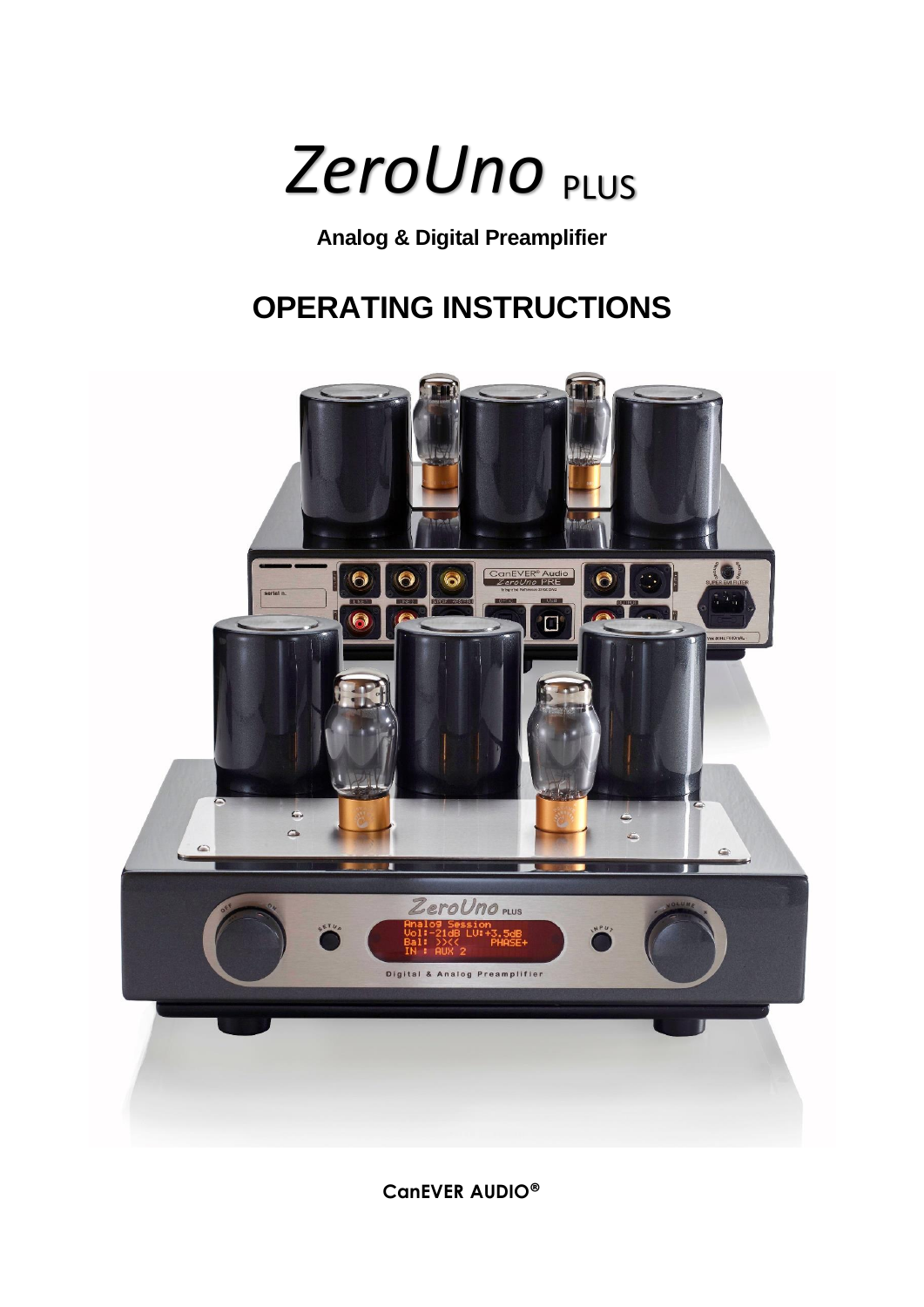# **FRONT and REAR view**

| $\circ_{\mathcal{N}}$<br>OFF                | VOLUME<br>ZeroUno rus<br>$\pmb{\times}$<br>$6E_{0}$<br>$\sqrt{NPU}$<br>$\overline{1}$ $\overline{1}$ $\overline{1}$ $\overline{1}$ $\overline{1}$ $\overline{1}$ $\overline{1}$ $\overline{1}$ $\overline{1}$ $\overline{1}$ $\overline{1}$ $\overline{1}$ $\overline{1}$ $\overline{1}$ $\overline{1}$ $\overline{1}$ $\overline{1}$ $\overline{1}$ $\overline{1}$ $\overline{1}$ $\overline{1}$ $\overline{1}$ $\overline{1}$ $\overline{1}$ $\overline{$<br>r FB<br>Digital & Analog Preamplifier |  |
|---------------------------------------------|------------------------------------------------------------------------------------------------------------------------------------------------------------------------------------------------------------------------------------------------------------------------------------------------------------------------------------------------------------------------------------------------------------------------------------------------------------------------------------------------------|--|
| $\overline{\mathbf{1}}$<br>10 ON/OFF switch | $\bigcirc$<br>$(\tau)$<br>$\left( \bullet \right)$<br>$\bullet$<br>$\left( 4\right)$<br>$\left( 2\right)$<br>4 LCD Display                                                                                                                                                                                                                                                                                                                                                                           |  |

- SETUP button if pressed for at least 2 sec. or RESTORE button if pressed for more than 10 sec
- LED for factory use
- INFRARED RECEIVER do not cover
- **6 INPUT SELECTOR button**
- VOLUME / PARAMETER knob

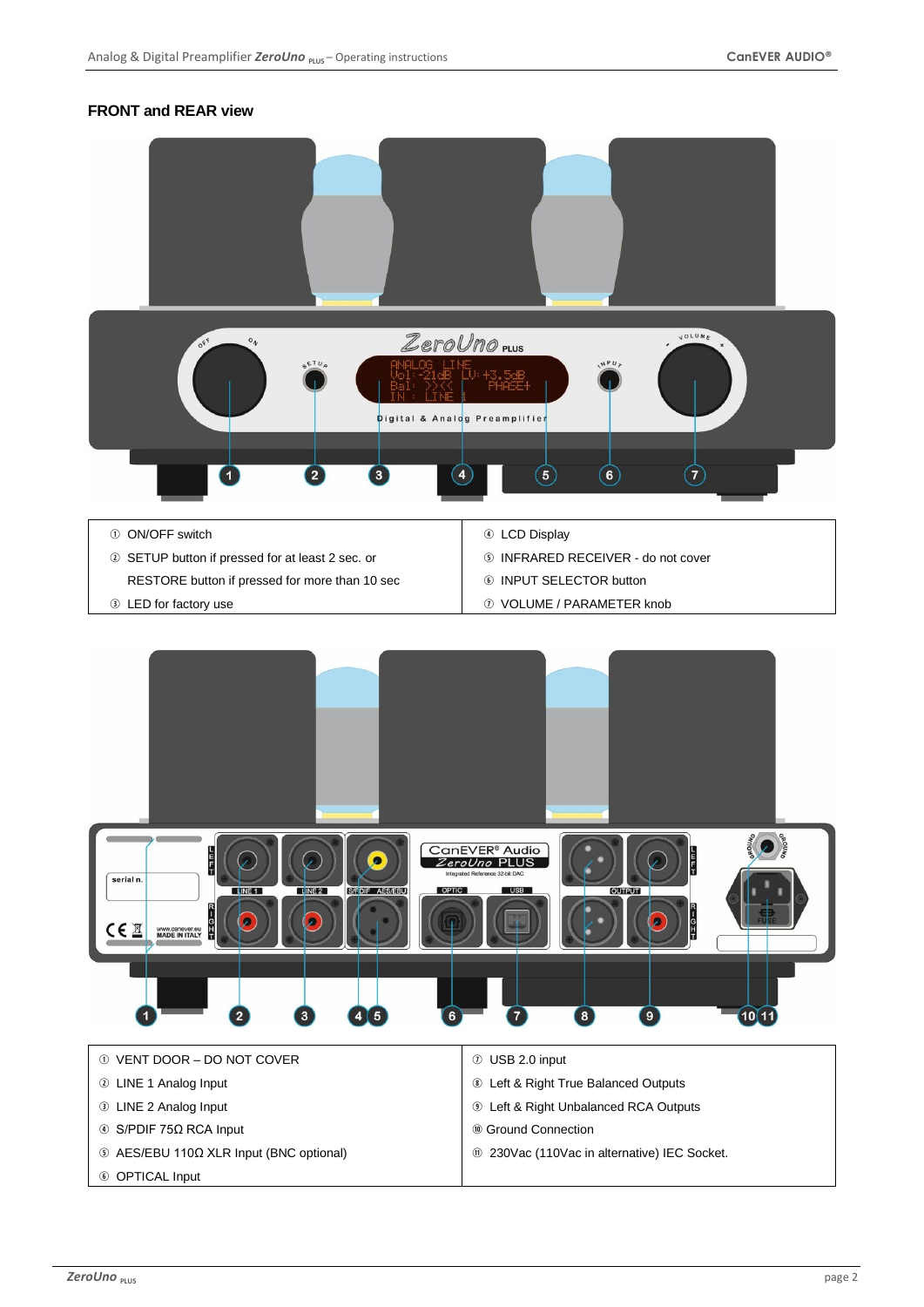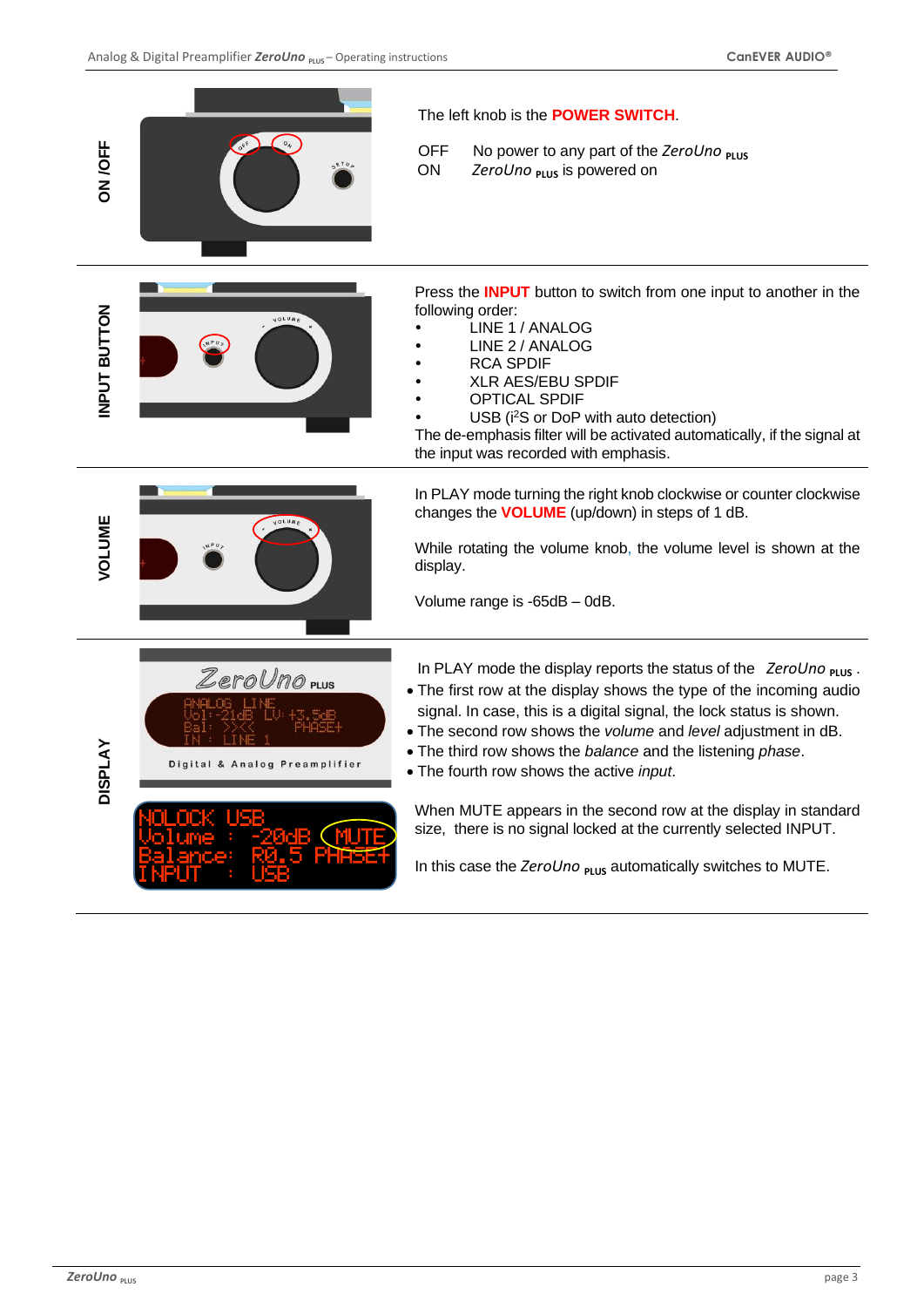# **PARAMETERs SETUP**

To enter the SETUP mode, press the SETUP button for at least 2 seconds, but less than 10 seconds. Press the SETUP button again to skip from one parameter to the next.





# **LISTENING POLARITY (PHASE)**

Turning the right knob (VOLUME) toggles the polarity listening: *absolute polarity* vs. *inverted absolute polarity*

After 10 seconds without interaction at the right knob, the display turns back into normal operation and the parameter is stored. The countdown on the first row helps to control the left time.



EXI T&STORE

# **BALANCE**

Turning the right knob (VOLUME) changes the BALANCE value. Balance range from 5.0dB left to 5.0dB right in steps of 0.5dB.

After 10 seconds without interaction at the right knob, the display turns back into normal operation and the parameter is stored. The countdown on the first row helps to control the left time.



Ξ

### **LEVEL**

Turning the right knob (VOLUME) changes the LEVEL value. During the process the user can listen to the sound and adjust the level by ear.

Level range is from -26dB to +17dB in steps of 0.5dB.

After 10 seconds without interaction at the right knob, the display turns back into normal operation and the parameter is stored. The countdown on the first row helps to control the left time.



SETUP:LEVEL  $+7.5dB$ 

Display example

#### **SHORTCUT** for **DIRECT LEVEL ADJUSTMENT**

For flexibility, it is possible to adjust the LEVEL *without* the need to enter in SETUP mode.

While in PLAY mode, to adjust the level:

- Press the INPUT button and keep it pressed.
- Then rotate the VOLUME knob left or right.
- The level adjustment is shown at the display.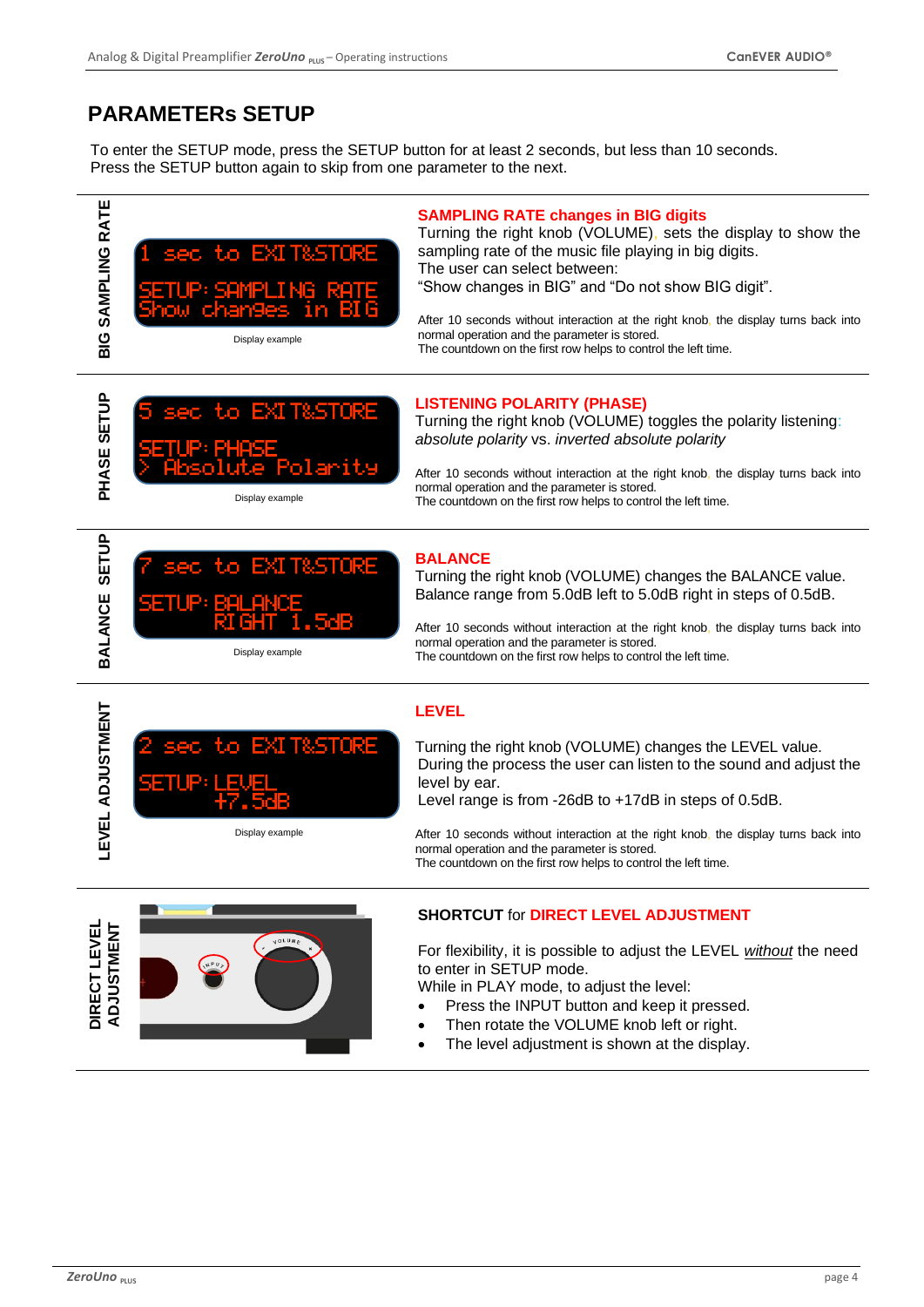

#### **ASSIGN AN INPUT NAME TO LINE INPUT 1 and/or INPUT 2**

For the two analog inputs, it is possible to assign a name. The names set by the factory are LINE 1 and LINE 2.

Press the INPUT button right of the display to select LINE\_1 or LINE\_2.

To rename the input channel, rotate the VOLUME knob to select the desired name (PHONO, TAPE, TUNER, LINE\_1, LINE\_2, AUX\_1, AUX\_2) for the selected input.

After 10 seconds without interaction at the right knob the display turns back into normal operation and the parameter is stored. The countdown on the first row helps to control the left time.



#### **LCD BRIGHTNESS**

Turning the right knob (VOLUME) changes the display brightness. Values are: 50% / 60% / 70% / 90% / 100%

After 10 seconds without interaction at the right knob, the display turns back into normal operation and the parameter is stored. The countdown on the first row helps to control the left time.



#### **LCD DIMMER**

Turning the right knob (VOLUME) changes the display ON time. Timer Settings: 10s / 20s / 30s / 40s / 50s / always on

After 10 seconds without interaction at the right knob, the display turns back into normal operation and the parameter is stored. The countdown on the first row helps to control the left time.



Display example

# **ACTIVATE OR MUTE INPUT CHANNELS**

**ZERUP:**  $\frac{1}{2}$  **P** and  $\frac{1}{2}$  **P** and  $\frac{1}{2}$  **P** and  $\frac{1}{2}$  **P** and  $\frac{1}{2}$  **PD PLUS I I**  $\frac{1}{2}$  **PD PLUS PLUS PLUS PLUS PLUS PLUS PLUS PLUS PLUS PLUS PLUS PLUS PLUS PLU** For convenience the user can activate only those input channels, which are connected to a source and mute those, which are not connected to a source. It is possible as well to mute all input channels but only two, which the user wants compare. Maybe to check the signal quality of the signal coming from a CD player and that coming from a computer or a music server via the USB input. Or, to compare the signal quality coming from an analog turntable and that coming from the music server via USB.

Press the INPUT button to select the input channel You want to mute.

Then rotate the VOLUME knob to set the selected input channel as *active* or as *bypassed*.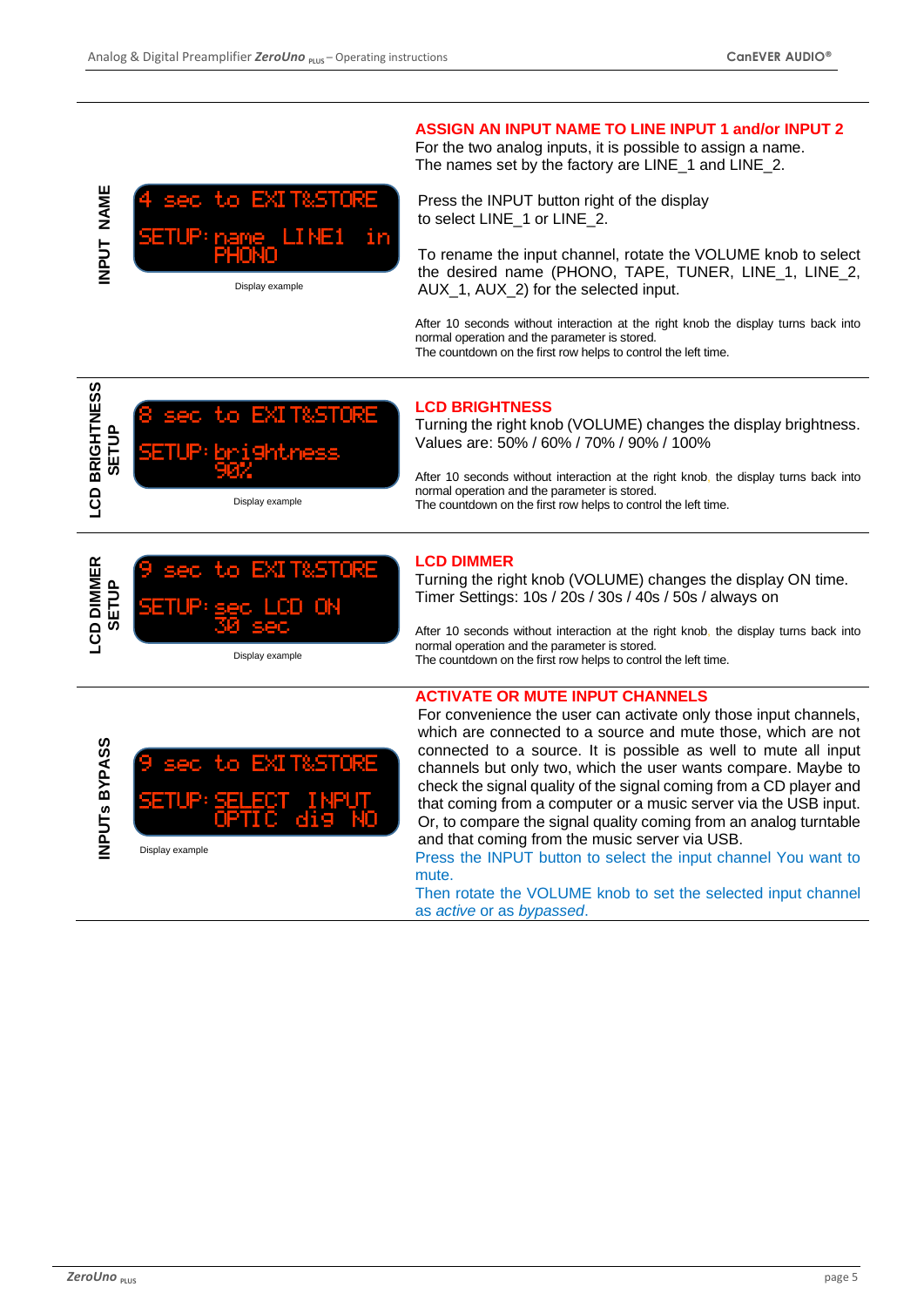# **INFRARED REMOTE CONTROLLER**



7) RC now is paired.

If there is still interference with other RC´s in the household, please restart the process above described to generate another code.

When the RC communicates with the ZeroUno **PLUS**, a dot appears at the bottom-right corner of the display.

If this dot does not appear, check the battery inside the RC controller (battery type: CR2032B) When replacing the battery, pay attention to insert it in the right way (check +/- position!!!).

To get an instant feedback about the ZeroUno <sub>PLUS</sub> status, every time the VOLUME, BALANCE and MUTE button is pressed at the RC, the display shows the value for VOLUME, BALANCE and MUTE in tall digits for 5 seconds.

| When the <b>VOLUME</b> buttons are pressed the attenuation changes in<br>steps of 1.0dB.<br>The range is -65dB to 0dB.<br>If the button is pressed constantly, the attenuation changes quickly.          |
|----------------------------------------------------------------------------------------------------------------------------------------------------------------------------------------------------------|
| When the <b>BALANCE</b> buttons are pressed, the balance changes in<br>steps of 0.5dB steps.<br>Range is LEFT -5.0dB to RIGHT +5.0dB.                                                                    |
| To help the user the $1st$ row of the display reports a bar showing the<br>position of the balance value in the range -5.0dB to 5.0dB.<br>When the balance is set to 0.0dB the display shows clearly the |
| condition.                                                                                                                                                                                               |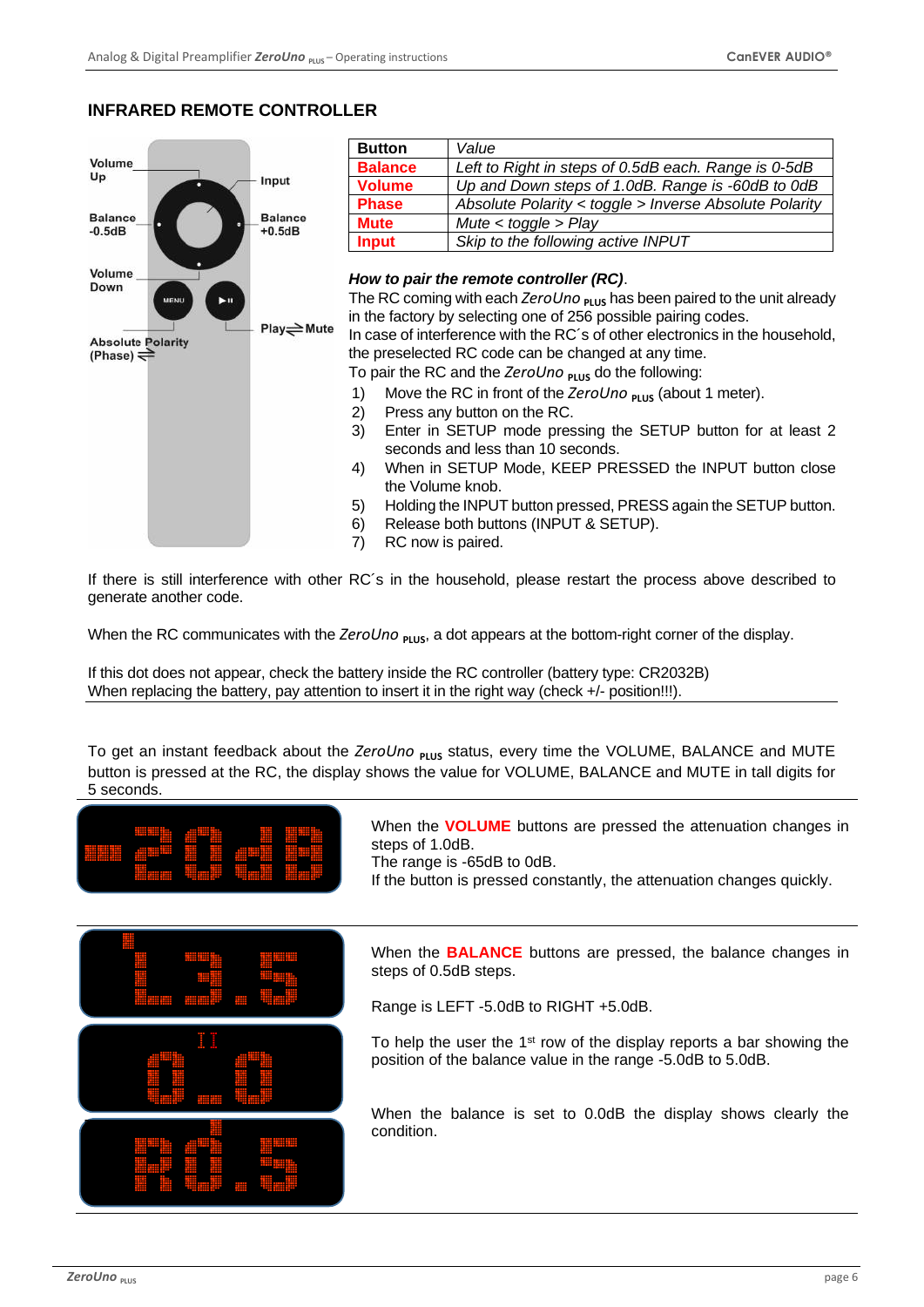